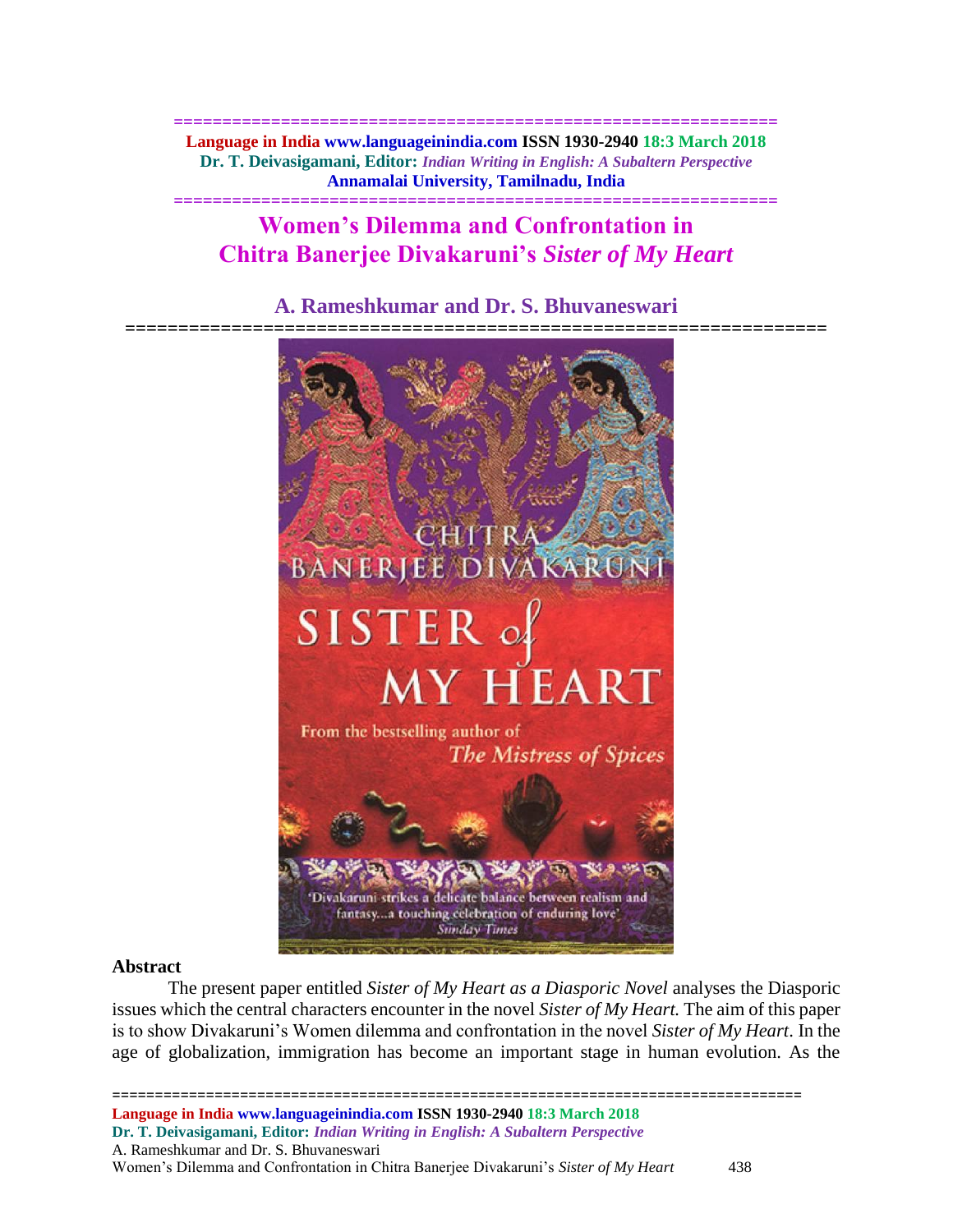immigrants are able to absorb the best of both native and alien, they grow into international citizens. Such people make negotiations with the acquired new culture and tradition. This could be viewed as a sign of growth, independence and adventure in an individual. In them a gradual replacement of their ethnic culture by the host culture takes place. The Diasporic people who originate from Asia but live in western countries provide an interesting example of the new hybrid cultures. Thus, it emerges as an Immigrant Literature as part of migration.

The common concern of diasporic literature is acculturation of immigrants. The immigrants plunge into the present and are able to accept changes. This is evident in Divakaruni's novel *Sister of My Heart.* One can see the conflict in terms of culture, identity and existence as soon as they leave their lands. In Divadaruni's novel, Anju and Sudha immigrate to USA. It is Anju's dream to migrate to America in order to have better prospects, freedom and marriage. But Sudha is driven to USA by the burning traumatic homeland realities, which she faces in India. The author highlights that the pressures on the Indian female make them move out of India, seeking better life and freedom.

The novelist and short story writer Chitra Banerjee Divakaruni is known for her portrayals of immigrant Indian women. When Divakaruni, who was born in India, immigrated to the U.S. in 1976, she re-evaluated the role of Indian women. She draws on her own experiences and those of other immigrant Indian women. *The Mistress of Spices* revolves around an Indian girl with magical powers. Divakaruni's second novel, *Sister of My Heart*, is a realistic treatment of the relationship between two cousins, Sudha and Anju who narrate alternating chapters of this modern drama that develops over decades.

#### *Sister of My Heart*

*Sister of My Heart* is based on her short story 'The Ultrasound' (Arranged Marriage 1995). It portrays the emotional journey of love and friendship between Sudha and Anju who were born on the same day, the day their fathers Gopal and Bijioy died on a ruby hunting expedition. The story narrated by Sudha and Anju ends when they reunite in America after a separation of a few years. The story thus narrates the beginning of their existence in India, their homeland, and ends with another beginning-that of their diasporic experience. *Sister of My Heart* differs from all other novels in that it throws light on homeland realities rather than on diasporic realities-social, cultural, familial, economic-that more or less lead to the exile of her female principals to an alien land.

All the major characters in the novel are females. Male characters are not prominent, and they appear as and when the situations warrant. The female characters in the novel form a mosaic of Indian character types-the young heroines representing early childhood, to maturity and marriage, the matriarchal figures represented by Gaury and Nalini, the vindictive mother-in-law by Ramesh's mother and Aunt Pishi in her old age is one who has suffered the stigma and discriminations of a widow from very young age. By telling these interrelated stories, Divakaruni uncovers the social and familial position of the Indian female, their dreams and aspirations, their precarious position in the scheme of things, the social forces, the mores that keep them under subjugation and the need and the final urge to break those fetters to freedom and to America.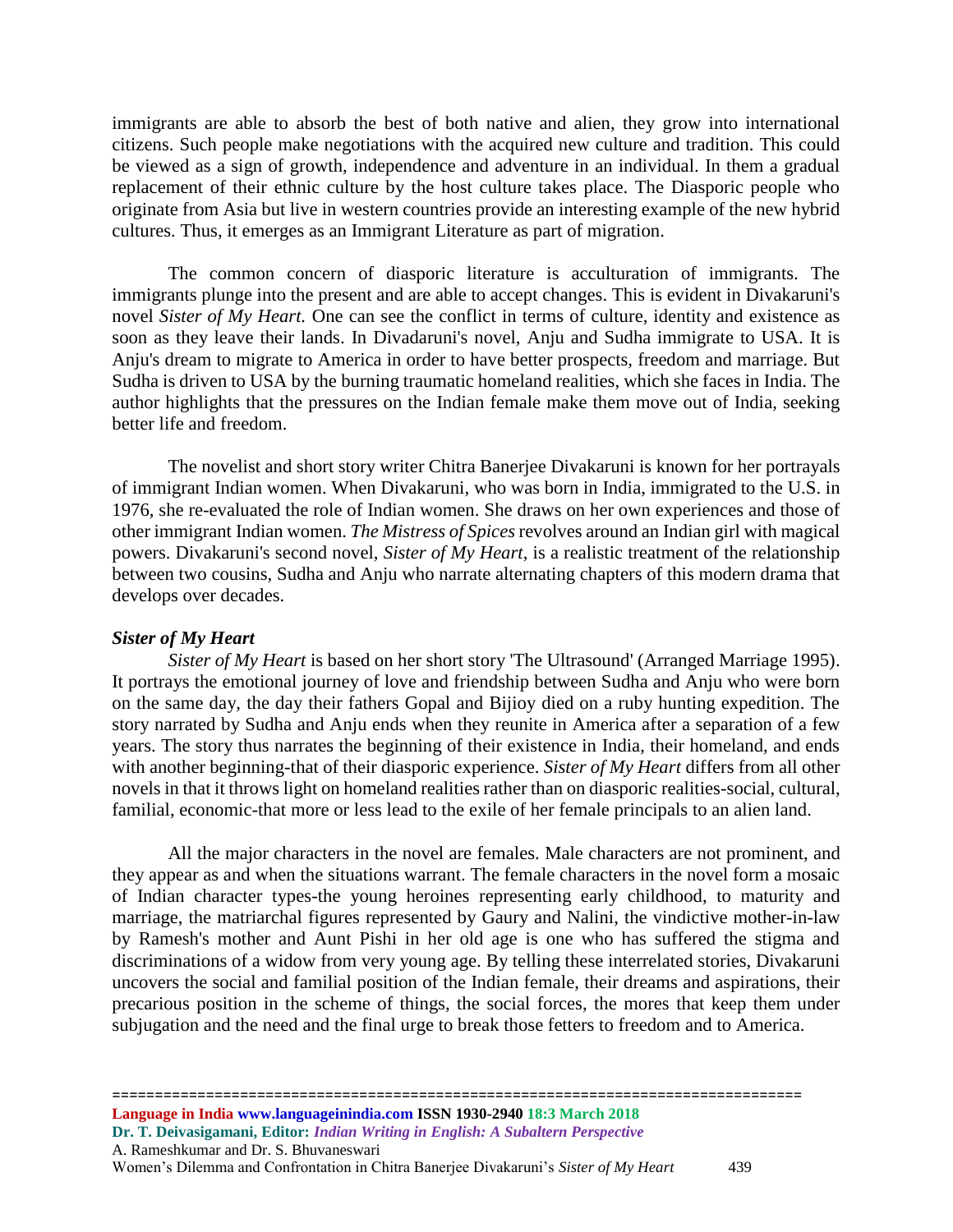# **Chatterjee Household**

The story revolves around the Chatterjee household. The male members of the elite family had perished in a gold hunting expedition, and how the family is run by Gaury and supported by two other elders-Aunt Pishi and Nalini. In the delineation of these matriarchal figures. Divakaruni throws light on the tradition of an aristocratic family in Calcutta of the 70s and 80s.

At the Chatterjee's Anju and Sudha are surrounded by a host of people who are hardcore traditionalists living in a world full of mystical tales and magical occurrences. Gaury Ma, Aunt Pishi, Nalini, Ramur Ma Singhji, and the servants live in a crumbling old mansion. Everything about their lives and situations is traditional and conventional. All these characters endure tremendous pressures of their own-either personal ore related to other family members-and transform to different personae at a later stage.

To top the order there is Gaury Ma who has become the matriarchal head of the Chatterjee's after the unfortunate and untimely death of Bijoy during ruby hunt. She represents the protective mother; she is also an archetypal mother to all the children in the family, a mother equally to Anju and Sudha. Even before Bijoy's death, Gaury acted with great responsibility and commitment. She was clear visioned and was very concerned about the recklessness in Bijoy's thoughts and actions. She was very apprehensive of Gopal, his cousin's vaulting ideas and ambitious in life. She was worried that Bijoy had fallen victim to Gopal's whims anf fancies. She refused to believe when Gopal promised her big things: "This time it will work. I know it Biju-da. I will return you double money within two months". She would point out to Bijoy how their bookstore had been running at a loss and warn him about the failure in collecting proper revenues from their manager Harihar. She said, "You've got to go and check on him. He is stealing from us with both hands". Gaury, according to Aunt Pishi, is a perfect Wife, and her perfection lies in the goodness deep in her heart. She was magnanimous enough to accept her sister-in-law Pishi when she returned to the Chatterjee's after her husband's generous beard.

Even Bijoy knew that Gaury was right that "the fortune of the Chatterjee family was like a moon spinning towards eclipse". She was vehemently opposed to Bijoy taking to the expedition for rubies. She disbelieved the stories of Gopal about the rubies and caves. Gaury cries, "Are you mad? It's some kind of a trick, can't you see? And even if it weren't it sound terribly dangerous". She told Bijoy and Gopal that they could not leave them when there was hardly a month for their babies to come. gaury is very practical not to believe the fairy-tale stories and princes on a magic quest.

The parting words of Bijoy indicate the kind of trust and faith he has in Gaury. In the event of them not returning from the ruby hunt, he says, "Then I expect you to bring up my child as befits a descendent of the Chatterjees. Will you promise me that?" And she never forgets that promise. After the funeral she would not allow herself to break down as Nalini dis. When others trying to get her to weep, to let her sorrow out of heart, she said, "I don't have the luxury. I made a promise and I must use all my energies to keep it". It is scandalous for a Chatterjee wife to run the bookshop. When family members made comments like that she looked at them with hard eyes and replied that she would do whatever was necessary to ensure her daughter's future as she had promised to her husband.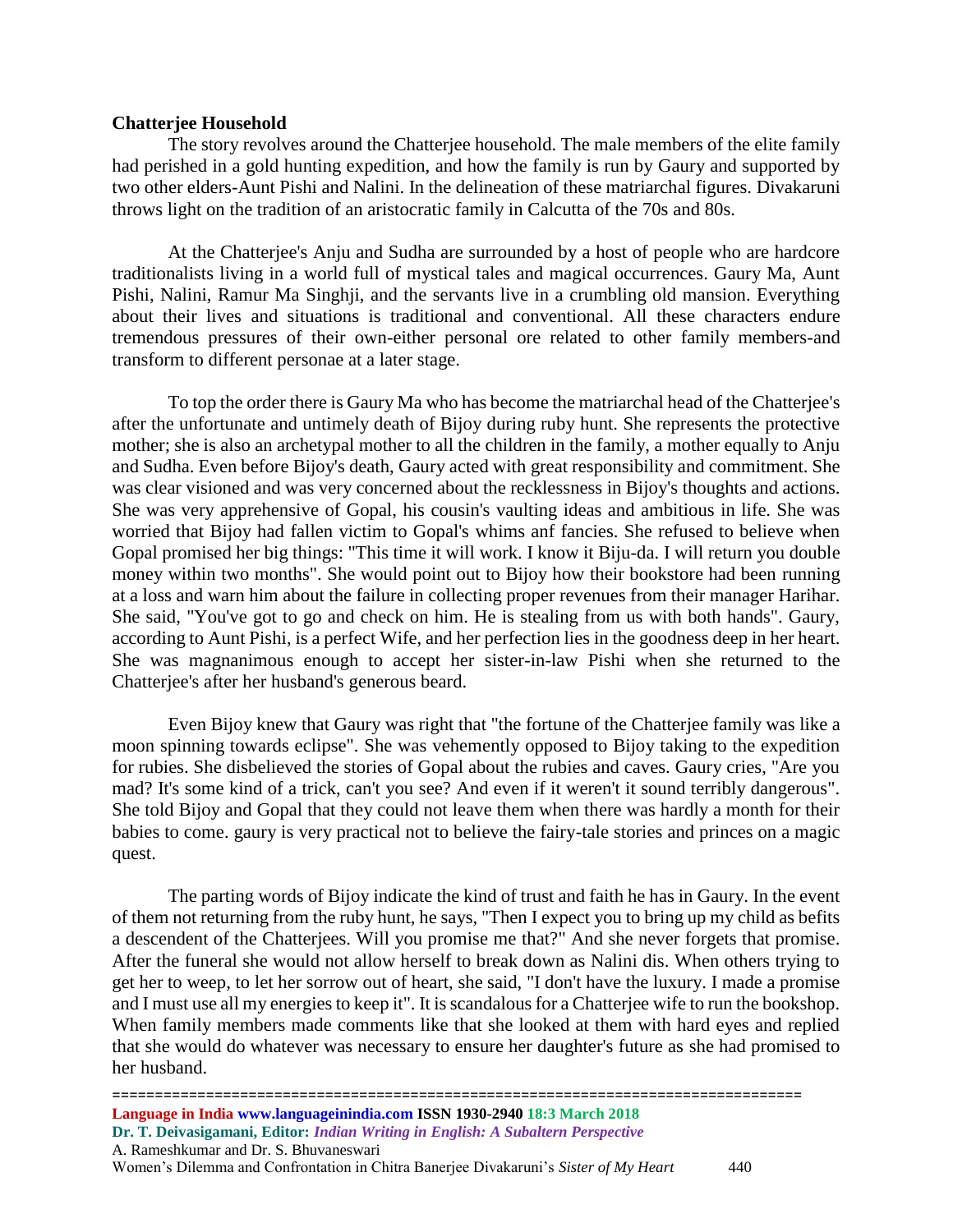#### **Gaury**

Gaury remains unusually brave at the death of her husband and later at her acceptance of every tragedy that has come her way and in the way of the Chatterjee family. Her potential as the head of a joint family, her resolve to run the bookshop without forgoing traditional values, her plan for Anju and Sudha, her heart attack she does not given into, her resolve to marry off the girls are all indicative of her motherly protectiveness. These are all typically Indian concepts of matriarchy, elevating her to the mythical grandeur of the protective Druga.

The story of the elder females is not complete with that of the protective mother, Gaury. Aunt Pishi, the sister of Bijoy, represents the victimized female of a bygone eraa victim of the rigid patriarchy that denies a young widow another chance to build up a life of her own. Perpetual widowhood is imposed on her say from fifteen to sixteen years of age by society. But she grows as a person. It is she who stood by the Chatterjee family in all its hard times, and acted as a moral force to come out of sinister experiences and tragedies. She also supports the idea of selling the ancestral home; she grows from the fire and heat, even the cold of her experiences.

#### **Nalini**

Nalini, the mother of Sudha, is the third character in the elder trio. However, she is different from Gaury and Pishi. She is a prototype of the multitudes of Indian females who are captivated by the romantic, handsome, adventurous young men. She has wild dreams about a life of splendors/comfort and aristocratic affluence. Readers get a glimpse of her secret life from the narration of Pishi to Sudha. Nalini came to the Chatterjee's newly-wed, bare-necked and unjeweled. Gopal met Nalini as she washed clothes by the village river and promised her ruches and honour. It made her forget years' worth of cautions and she slipped away from her parents' home. Sudha often suspected how that runaway adventuress could become her mother. She was built of sighs and complaints. They were married at the Kali temple, which was popular with lovers who eloped. She made complaints constantly about her poor husband who failed to keep his promises of riches and honour. She thought that she could not even claim the food she ate regularly.

She is at the Chatterjee's on charity, a poor cousin by marriage. The truth of her situation gnaws at her endlessly. She feels cheated and lines of discontent take over her face. The face that an unhappy more is said to pass on her sorrow to the body in her womb did not bother Nalini much. Sudha believes that this attitude of her mother is one reason for the sorrows and unhappiness in her life.

The discontented and selfish attitude of Nalini prompts Gopal to take on the misadventure and later the doom. She says, "Are you a man or a ground crawling insect? How long are you going to beg your daily food from your brother just because he is kind? Running after no good schemes like a dog chasing his shadow. Why can't you get a job in an office like all other men?" All her protests are only a device to cover up her sense of inferiority. She always feels a sense of insecurity and humiliation for being a dependent on the Chatterjees.

#### **Anju and Sudha**

It is in such an adult world that the two aspiring sisters of heart. Anju and Sudha are destined to grow up. Naturally, the two girls-especially from their entry to girlhood cherish a set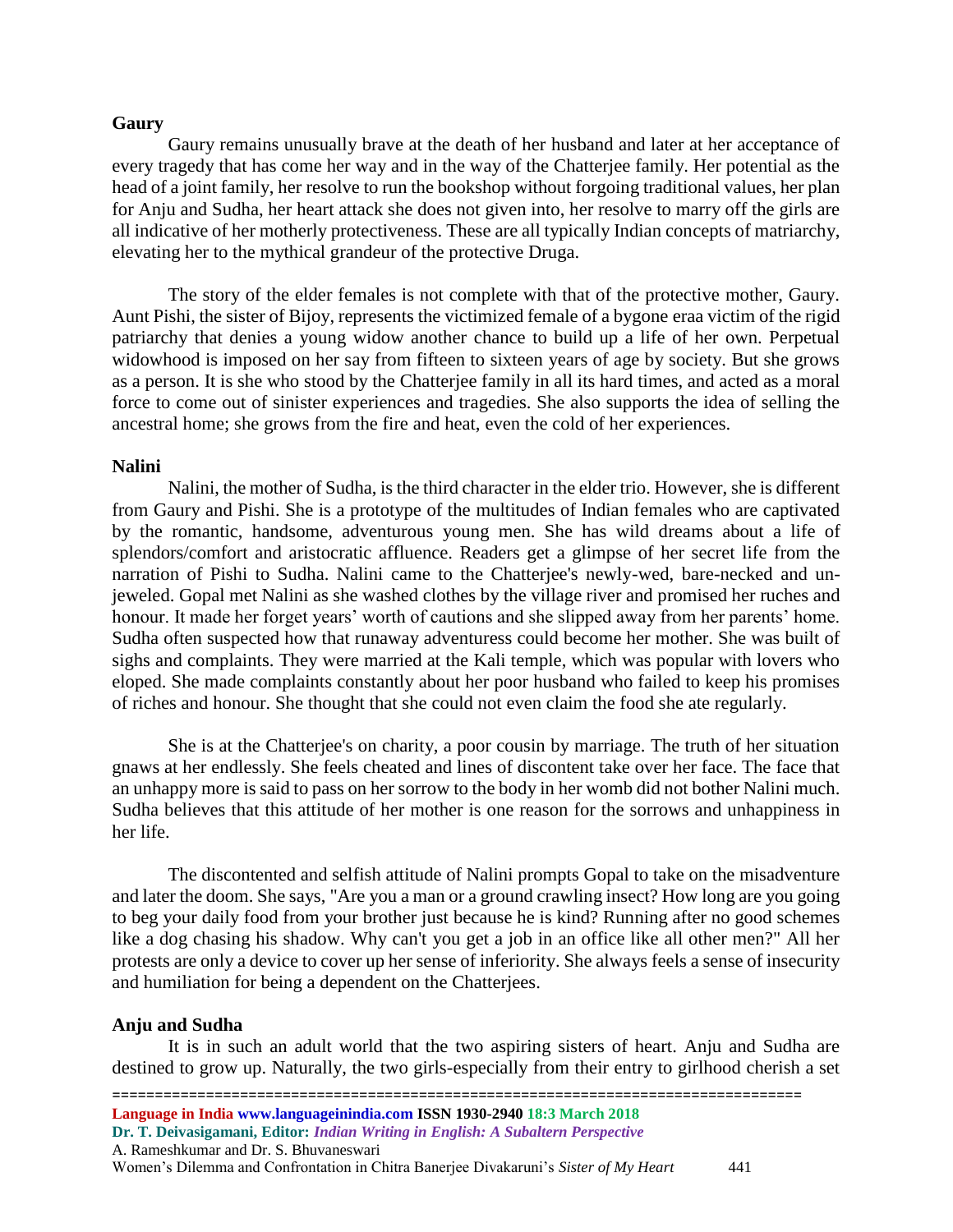of new values and concomitant dreams-their urge for freedom, their craving for adventurous experiences, and their eagerness to have a stronger experience of the world beyond the overprotected home all are typical of the young women of the time. Despite the traditional ambience of the household, there is a speck of revolution in the young women, conflicts in their thoughts and deeds. Sudha says, "I'm tired of these old women saris you make us wear. You would think we were living in the Dark Ages, instead of in a while?".

Their protest against the old ways of living is manifest when, as convent schoolgirls, they escape to the cinema un chaperoned. They express their anger at being cocooned in the matriarchal household and criticize the restrictions on them. Anju, their rebellious bookworm, is angry at the world. She always questions the society that dictates how women should behave, dress and act. She rages that deny Pishi the right to be an active participant in festive celebrations because she is a widow. She says, "I hate Pishi when she puts on her patient smile and sits in the back of the hall on feats days, not participating, because windows mustn't."

### **Twin Aspects of the Composite Young Female of the Times**

The two girls together represent the twin aspects of the composite young female of the times. Sudha and Anju are not two unique identities; they represent the dual aspects of Indian woman hood of the 80s. What they suffer and fight together are the sum total of the female experience kept under patriarchal/matriarchal control but giving out sparks of enlightened revolt. In this split of the female composite, Sudha is the submissive half of Anju's revolting half. (This is reverted after Sudha's arrival in America where she becomes assertive and follows her individuating self-concept of herself). Their premarital existence offers the varied experiences of growing up in the Indian society of the 70s and 80s. Despite being rebellious and protesting, both of them agree to an arranged marriage at a time when Sudha has an affair with Ashok. But Sudha bound by duty to the sister of her heart must make a decision that will haunt her for years. Anju marries Sunil and moves away to America to lead life of her dreams. She is off to a world of cherished freedom and liberation. The novel then turns on to the lie of Sudha and focuses more on the fortunes of Sudha's homeland experiences.

#### **Sudha as Daughter-in-law**

Sudha's dire experiences as daughter-in-law bring about a lot of transformation in her character. Sudha, the rebellious girl in her teens, is confined to a traditional household in Ramesh's family. She acts as keeper of cupboard, pantries, and storerooms; she serves food, supervises servants, and is at the helm of all traditional affairs at the in-laws. While being confined to the strict traditional role as wife there is commotion with her because marriage has not only brought physical separation but also emotional separation from Anju. Communication between them is nil.

The conflict within her whether to accept the role of a traditional orthodox wife or modernist remains an enigma until she becomes pregnant with her daughter. Her mother-in-law asks her to have an abortion and tries for a son. She reacts evidently hard to the infringement upon her being and existence. She bails out from marriage and drags herself to single motherhood, dishonor and poverty. The sacrifice and suffering she made for Anju has not paid. The post marital reality, the traumatic experiences at her-in-laws, the exploitation, the mental torture, the antipathy towards the girl-child, the female feticides, the stigma of sterility when she delayed getting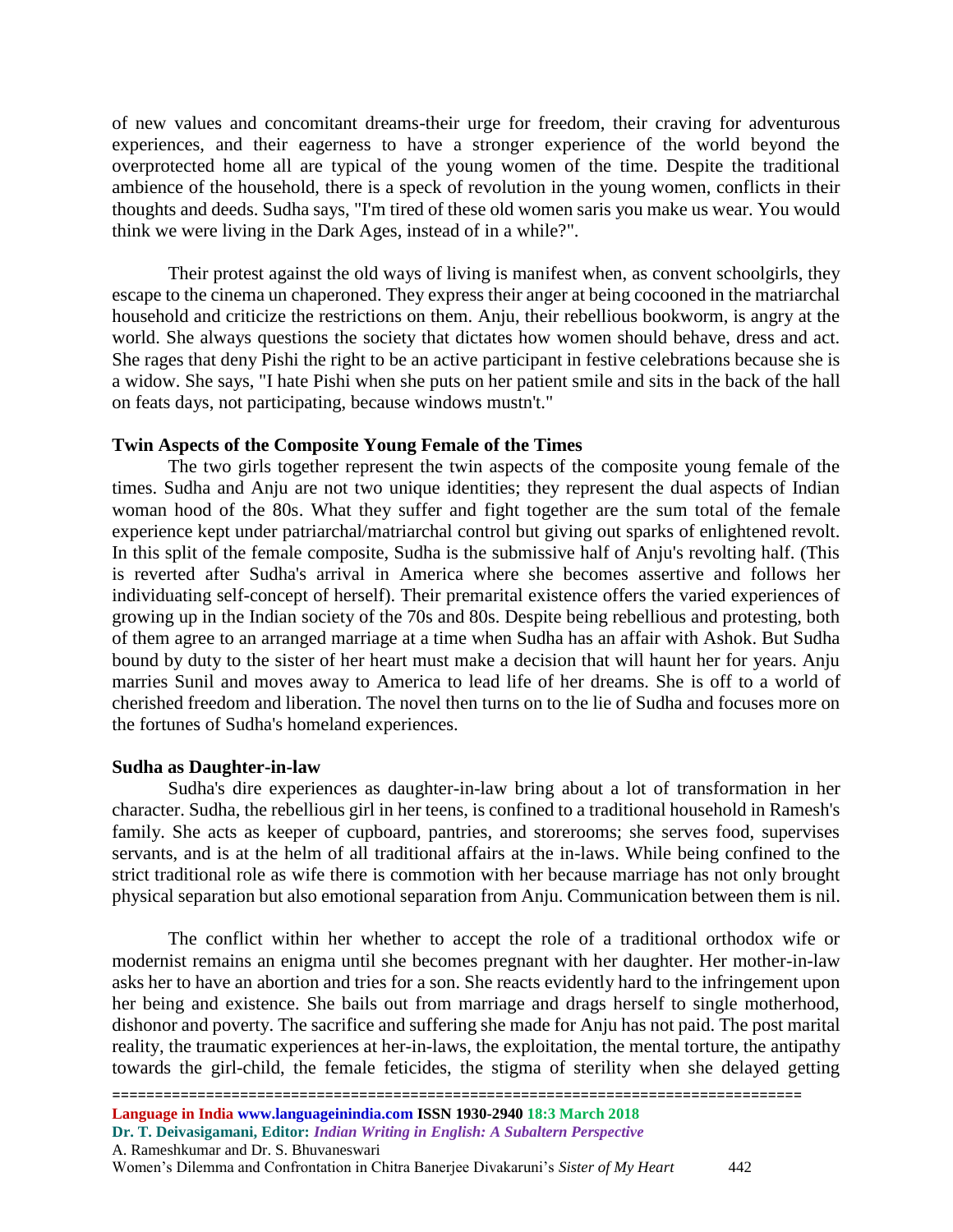pregnant, and finally her been treated as an outcast are all reasons for Sudha's decision to emigrate to America.

These were serious social problems that generally affected Indian womanhood even in the last quarter of the twentieth century. However, she knows that life in America will not be easy so long as Anju's husband Sunil keeps a passion for her, which glows like a wedge between the two sisters. She breaks all these challenges and offers to move on to America to graver situations of trials and suffering.

# **Agents of Persecution**

The agents of persecution in the homeland are the mother-in-law and her spineless husband who is better called the mother's boy. Sudha's mother-in-law is the typical mother-in-law in any traditional Indian family; Ramesh is the typical spineless husband at the beck and call of his mother who cannot stand up to his mother. Divakaruni might have decided against featuring a living father to Ramesh because a father-in-law usually is not a party to persecuting the daughter-in-law. Sudha decides to return to mother-home and protection. A girl brought up under the strict discipline of a traditional family, takes a decision singlehandedly to return home. She thus breaks all marriage fetters considered sacred by society. In this single act she metamorphoses from the timid Calcutta household girl/bride to the rebellious woman. Now she plans her final strategies towards staying in the homeland.

At this juncture her earlier paramour Ashok appears with fresh promise of marriage and support. Gaury Ma, Nalini and even Aunt Pishi act as moral forces for their union in marriage. Nalini says, "Go ahead and agree to whatever he asks now. You can always change a husband's mind, especially if you're giving him what he wants in bed." Ashok might appear for some time the worthy man to take Sudha's hands. But he too miserably fails Sudha when he insists that all he wants in few years alone with her and wants Dayatia her daughter to stay with the grandmothers. Ashok here represents the conventional Indian made-even the ideal male still holds certain narrow male interests. He is for practicality in emotional life, which is not practical with Sudha. With Ashok's failure in rescuing Sudha in life, she has no options left in Indian. Not only that she has bailed out form the marriage, but the situation now warrants her to bail out of the homeland. The experiences in the homeland are so traumatic, painful that stay in India becomes impossible despite her protective mothers. All these homeland pressures lead to exit to America. And Anju becomes a facilitator. She represents one case study. She immigrated to America because it was her one time dream for better prospects, freedom, and marriage. On the contrary, Sudha is driven by the burning traumatic homeland realities a female confronts in India, and the homeland even reminds her of terrible fire, heat, and trauma.

# **About Displacement and Alienation**

*Sister of My Heart* is about displacement and alienation, and it portrays the psychological claustrophobia and the emerging and conflicting tendencies in that conditions of a few Bengali women who are sensitive to feel the pain, and all of them are intelligent enough to make seems out of family situation's and break out. Anju and Sudha are first caught between their orthodox of a Hindu elite family and the modernist feminist thoughts of freedom that set the tone of youth in the 70s and 80s in Bengal. Later they are between the American culture, society and the native